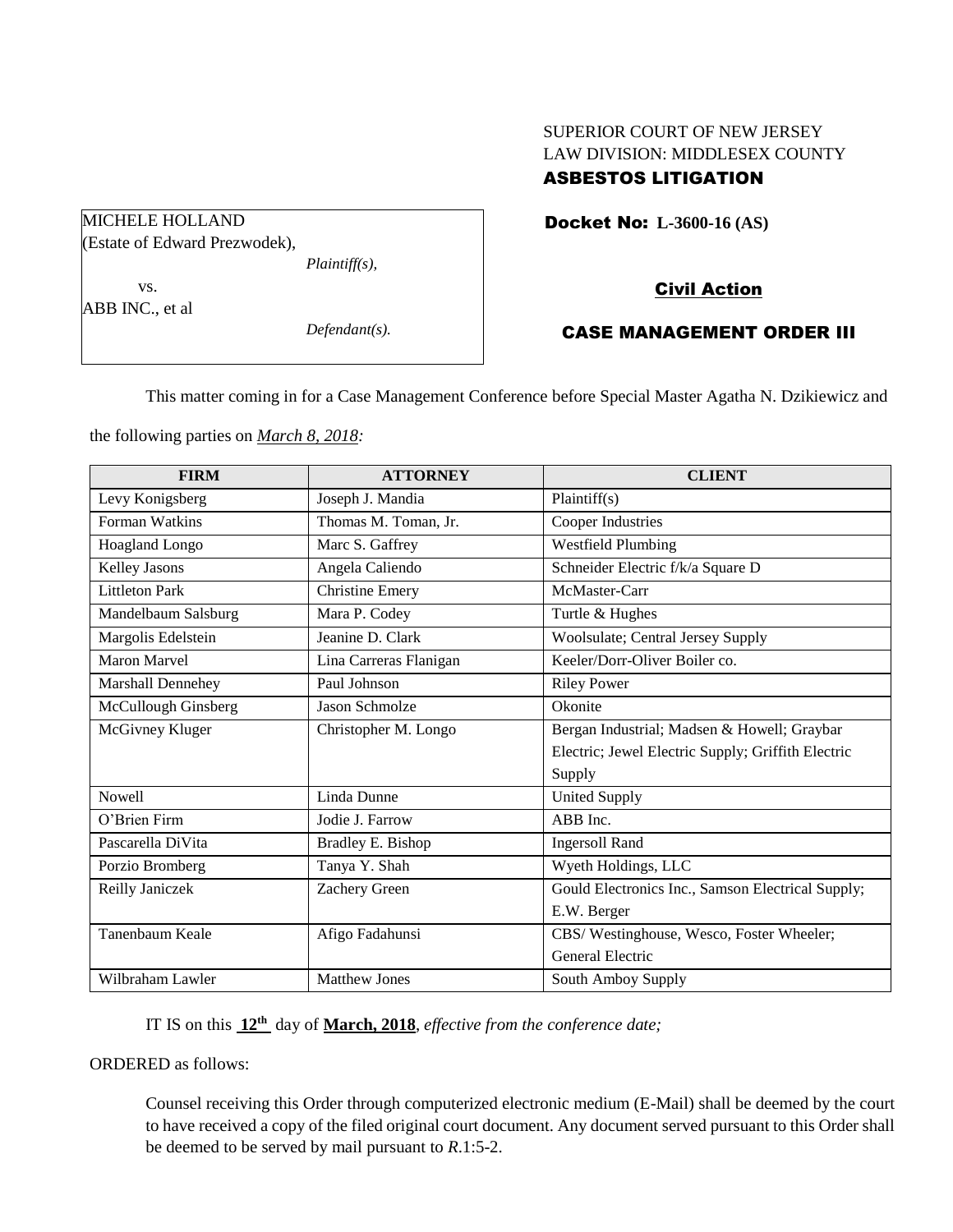## **DISCOVERY**

- July 6, 2018 Fact discovery, including depositions, shall be completed by this date. Plaintiff's counsel shall contact the Special Master within one week of this deadline if all fact discovery is not completed.
- July 6, 2018 Depositions of corporate representatives shall be completed by this date.

#### **EARLY SETTLEMENT**

August 17, 2018 Settlement demands shall be served on all counsel and the Special Master by this date.

#### **SUMMARY JUDGMENT MOTION PRACTICE**

- August 17, 2018 Plaintiff's counsel shall advise, in writing, of intent not to oppose motions by this date.
- August 31, 2018 Summary judgment motions shall be filed no later than this date.
- September 28, 2018 Last return date for summary judgment motions.

#### **MEDICAL DEFENSE**

- July 31, 2018 Plaintiff shall serve medical expert reports by this date.
- July 31, 2018 Upon request by defense counsel, plaintiff is to arrange for the transfer of pathology specimens and x-rays, if any, by this date.
- November 2, 2018 Defendants shall identify its medical experts and serve medical reports, if any, by this date. In addition, defendants shall notify plaintiff's counsel (as well as all counsel of record) of a joinder in an expert medical defense by this date.

#### **LIABILITY EXPERT REPORTS**

- July 31, 2018 Plaintiff shall identify its liability experts and serve liability expert reports or a certified expert statement by this date or waive any opportunity to rely on liability expert testimony.
- November 2, 2018 Defendants shall identify its liability experts and serve liability expert reports, if any, by this date or waive any opportunity to rely on liability expert testimony.

#### **ECONOMIST EXPERT REPORTS**

- July 31, 2018 Plaintiff shall identify its expert economists and serve expert economist report(s), if any, by this date or waive any opportunity to rely on economic expert testimony.
- November 2, 2018 Defendants shall identify its expert economists and serve expert economist report(s), if any, by this date or waive any opportunity to rely on economic expert testimony.

#### **EXPERT DEPOSITIONS**

December 14, 2018 Expert depositions shall be completed by this date. To the extent that plaintiff and defendant generic experts have been deposed before, the parties seeking that deposition in this case must

 $\_$  ,  $\_$  ,  $\_$  ,  $\_$  ,  $\_$  ,  $\_$  ,  $\_$  ,  $\_$  ,  $\_$  ,  $\_$  ,  $\_$  ,  $\_$  ,  $\_$  ,  $\_$  ,  $\_$  ,  $\_$  ,  $\_$  ,  $\_$  ,  $\_$  ,  $\_$  ,  $\_$  ,  $\_$  ,  $\_$  ,  $\_$  ,  $\_$  ,  $\_$  ,  $\_$  ,  $\_$  ,  $\_$  ,  $\_$  ,  $\_$  ,  $\_$  ,  $\_$  ,  $\_$  ,  $\_$  ,  $\_$  ,  $\_$  ,